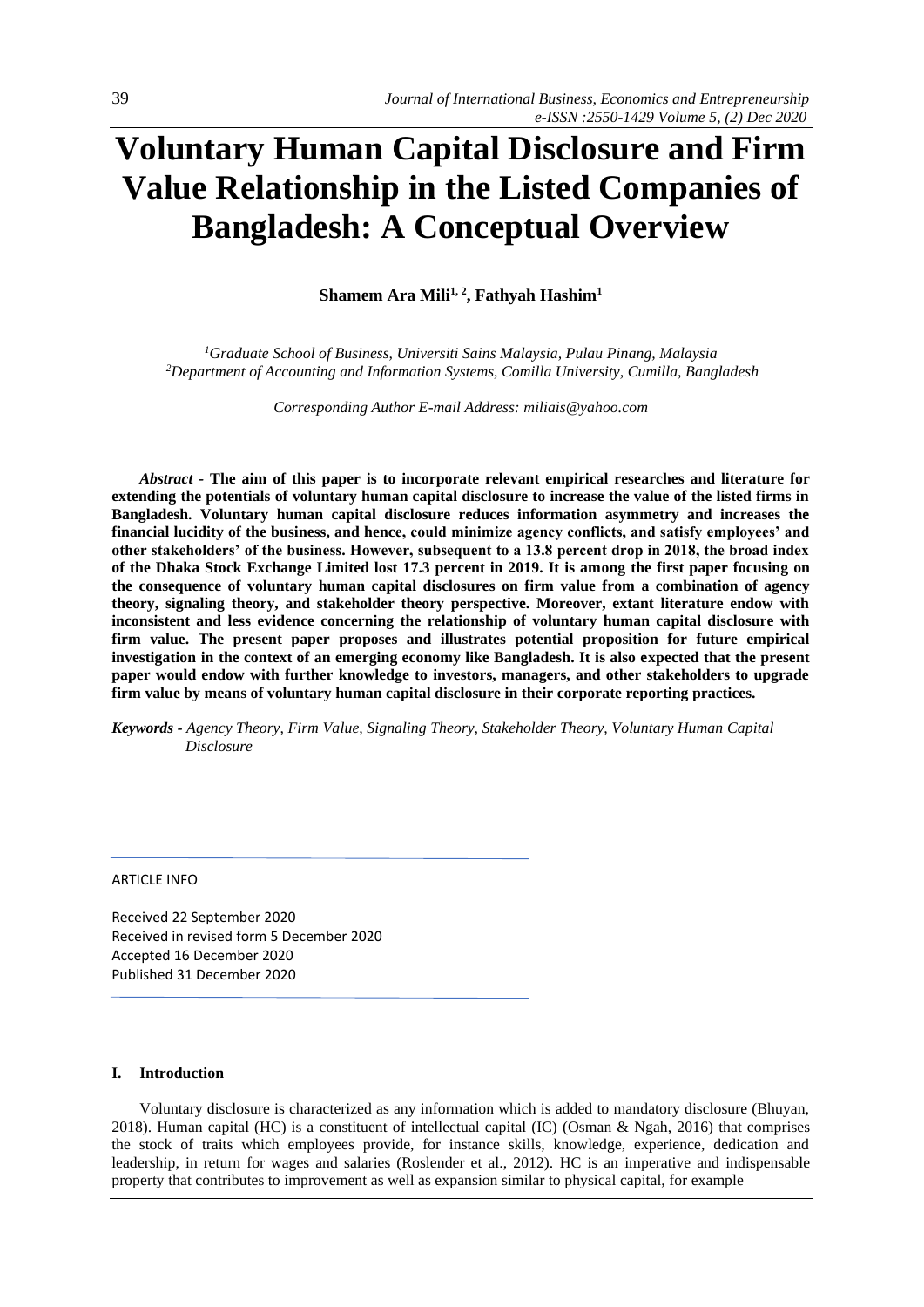machinery and other functioning resources (Stockley, 2003). Besides, HC is believed as a key resource used for sustainable benefits, and might give assistances like falling information inequity (Fontana & Macagnan, 2013). Moreover, investors are concerned in HC information as it is regarded as an important component within the value-making courses of action of firms (Massingham et al., 2011; Claver-Cortés et al., 2015). Hence, finding an efficient way to documentation and report HC issues assist firms to recognize value of critical resources, which in succession allow them to handle their HC effectively for gaining competitive advantage (Hatch  $\&$ Dyer, 2004; Ployhart et al., 2014).

Firms which release more HC information could figure common understanding involving employees and employer as well as gather employees' devotion along with endeavors (Meyer et al., 2004) for increasing production competence or to provide improved service to clients with the intention that the business be able to attain superior operational efficacy as well as economic outcome (Lin et al., 2012). However, Bangladesh has achieved a steady economic growth above six percent after the millennium period (Zheng et al., 2017). To keep up growth, it needs stability in precedence development of human capital, infrastructure, economic, fiscal and business law areas (Hossen, 2019). Investment in HC could help to achieve greater productivity (Jalil & Kamaruddin, 2018). Besides, financial crises are often blamed to weak corporate governance, transparency along with disclosure practices (Gul & Leung, 2004; Ntim et al., 2012). Bangladesh, being a comparatively young nation and an acknowledged frontier market, has large prospects to take benefit of human capital intended for greater financial and organizational performance (Chowdhury et al., 2019). Moreover, the echelon of voluntary disclosures differs in corporate reporting as of nation to nation (Boesso & Kumar, 2007) in addition to corporation to corporation (Abeysekera, 2007). Hence, there is a large scope to broaden current literature through looking at voluntary HC disclosures as of a divergent research environment. The present paper has looked at the impact of voluntary HC disclosures on firm value in the context of an emerging economy like Bangladesh.

# **II. Problem Statement**

In Bangladesh, stock investors have endured the worst year in 2019 subsequent to the market crash in 2010-11 (Dhaka Tribune, 2020). Market key index, DSEX, witnessed 7-year record negative index return, - 17.30% or 932.70 points in the year 2019 next to negative return of -13.80% in 2018; whereas bourses in five other neighboring and emerging Asian countries achieved growth in the same period (Dhaka Tribune, 2020). The marketplace has been in the pessimism almost the whole time of the year 2019 together with investors' confidence crisis (The Financial Express, 2019). The average share values of textile sector dropped by 30.00 percent, non-bank financial institution 26.10 percent, telecommunication 21.50 percent, energy 10.00 percent and bank 8.10 percent during the year 2019 (NEW AGE, 2019).

However, the market price of equity is an integral element of the value of a firm and is involved with both the performance of tangible as well as intangible resources. Besides, HC is an imperative intangible resource of a firm, and thus, human capital disclosure could contribute to firm value through enhancing human capital performance. Accordingly, HC disclosures have positive link with firm performance (Maditinos et al., 2011). However, human capital disclosures might lessen the information asymmetry among the employees, investors, management and other stakeholders. Moreover, human capital disclosure is value relevant as well (Dumay & Cai, 2014) for its signaling value to the end-users of released information. Hence, on the basis of agency, signaling, and stakeholder theory, our assumption is that more voluntary human capital disclosure could improve the value of the listed firms in Bangladesh.

#### **III. Literature Review**

Employee disclosure provides most employees good inspiration to employ all their abilities to achieve company goals, as well as employee disclosures have an influence on employee commitment with sincerity, transparency, and employee performance (Bayoud et al., 2012). Moreover, measurements as well as disclosures of HC stock, flow, along with excellence (Ployhart et al., 2011) are important for business firms to efficient managing of decisive resource in addition to better control of knowledge, skill and capabilities of members of staff for achieving competitive benefit above the contestants (Beattie & Smith, 2010). Besides, both current employees and potential employees have need of information concerning the firm's HC policy along with practice, so that they could make decisions after detailed consideration (Hansson, 2004).

Corporate performance is notably influenced by intellectual capital, especially by human capital (Mavridis & Kyrmizoglou, 2005). However, institutions would mislay their competitiveness if not concentrate on human capital during strategic decision making and place importance on this significant resource in their reporting practices (Ali et al., 2008). Moreover, HC is the foremost source of a firm's intangible resources (Kalkan et al., 2014), and assists the other intellectual capital constituents, which in sequence have a direct effect on firm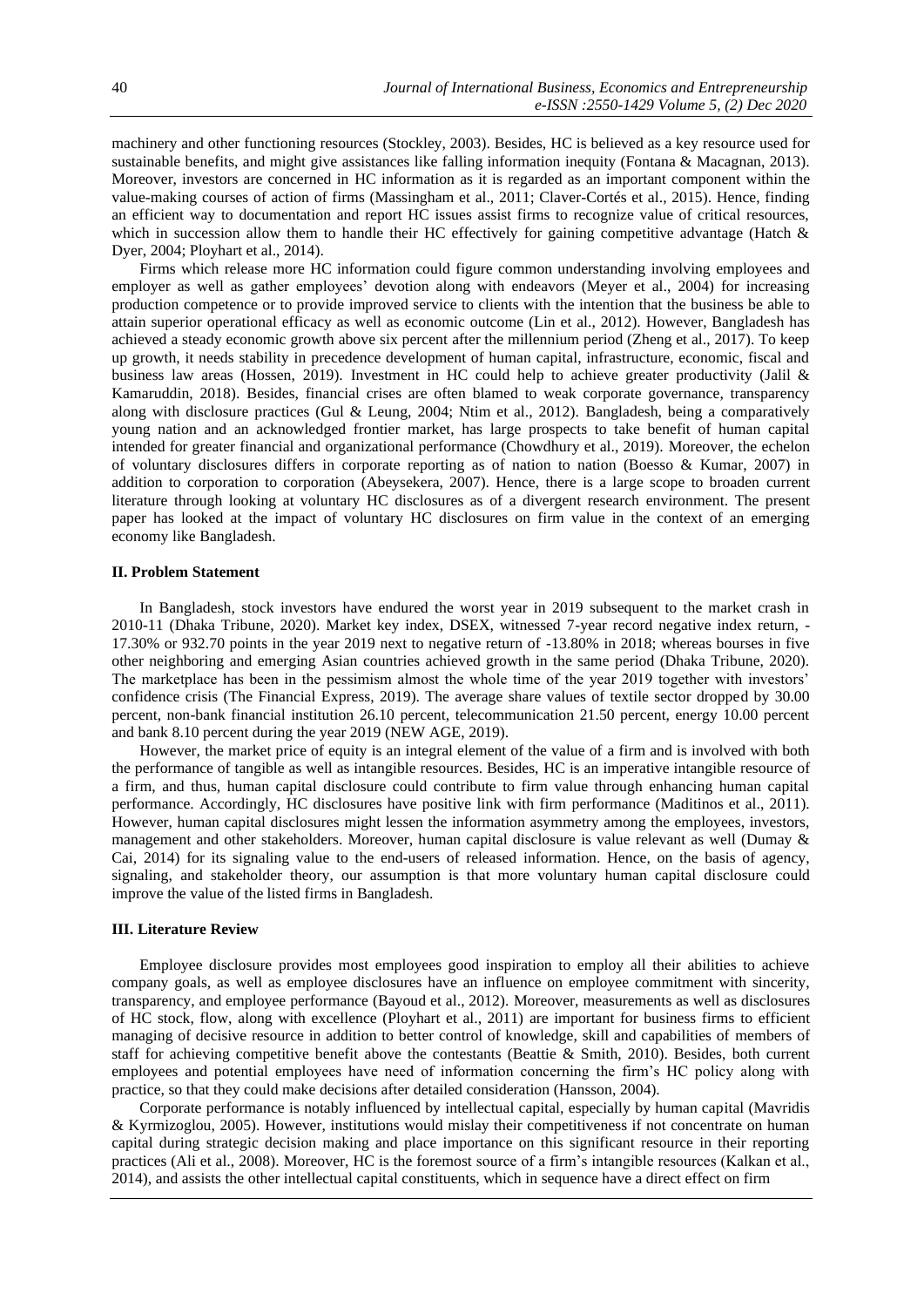performance (Kim et al., 2012). Therefore, disclosures on human resource might accelerate the firm's sustainable performance (Dominguez, 2011).

Human capital and physical capital are the most important driving forces of value making (Young et al., 2009). Besides, companies are advantaged from general disclosure with an easier access to the capital market, an improvement in corporate stock liquidity or even a decline in the cost of capital (Botosan & Plumlee, 2002; Gietzmann & Ireland, 2005). Likewise, Basir et al. (2001) described that the assessing and reporting of HC related information in firms could be an excellent medium for making decision makers more accountable and translucent to all the stakeholders. Hence, information regarding employees' qualification and capability is positively linked to the stock price (Gamerschlag, 2013).

In the perspective of Bangladesh, Mamun (2009) found that larger firms with higher market value releases more human resource accounting (HRA) information than smaller firms, and profitability positively persuades for reporting HRA information in the annual reports. Rahman et al. (2019) found that intellectual capital disclosure has positive association with firm performance. Similarly, Alam and Deb (2010) found an upbeat connection of profitability with the echelon of human resource accounting disclosure. Besides, Dey and Faruq (2019) found that profitability has no significant impact towards intellectual capital disclosure quality. However, decision makers in Bangladeshi companies now focusing on reforming organizational control systems, placing new attention into both customer and employee contentment in the quest of competitive advantages (e.g. Basir et al., 2001; Ali et al., 2008).

# **IV. Research Gap**

Very limited number of researches has taken a look at the relationship of voluntary human capital disclosures with firm value in the context of emerging economies. Besides, current literature has found an inconsistent relationship between voluntary HC disclosure and corporate performance (e.g. Hossain & Hammami, 2009; Lin et al., 2012; Dumay & Cai, 2014; Anifowose et al., 2017). It is also among the first paper focusing on the upshot of voluntary human capital disclosures on firm value from a combination of agency, signaling and stakeholder theory perspective in the context of an emerging economy like Bangladesh.

# **V. Research Question and Objective**

The objective of the present study is to look at the liaison between voluntary HC disclosures and firm value. Accordingly, to attain the study objective, the research question of the present paper is 'Is there any link between voluntary HC disclosures and firm value?'

### **VI. Significance of the Study**

The present study is an attempt to broaden current literature by looking at voluntary human capital disclosures and firm value relationship in the context of Bangladeshi listed companies. Besides, the study will endow with additional knowledge to agency theory, signaling theory, and stakeholder theory based on the association between voluntary HC disclosure and firm value in the context of an emerging economy. Moreover, it will serve as a foundation for future research on human capital disclosure practices, and its relationship with firm value in the perspective of Bangladesh. A greater understanding of this relationship could help to advance the corporate reporting practices so as to obtain maximum firm value.

Although a large number of academic studies have examined the contributing factors to firm value, there is limited number of studies, which has looked into the impact of human capital disclosure on firm value. Besides, findings of the prior studies are inconsistent. Moreover, Bangladeshi companies still have further spaces to improve their human capital reporting practices. The study would act as an inspiration for the companies' management as well as shareholders to incorporate human capital disclosure as one of their major strategies to achieve competitive benefit while satisfying the other stakeholders' wants. In addition, the empirical phase of this paper would facilitate investors in reviewing whether the listed firms in Bangladesh are conforming to the full disclosure requirement into their annual reports.

#### **VII. Underlying Theories**

From the perspective of agency theory, conflicts may come up between the principal and agent due to their intention to maximize personal benefits by any means, which is termed as agency conflicts (Jensen & Meckling, 1976). These conflicts could get worse, when managers make information asymmetry to take information advantage while communicating with shareholders, employee and other stakeholders. Furthermore, agency theory (Fama & Jensen, 1983) argues that voluntary disclosure of information might decrease the information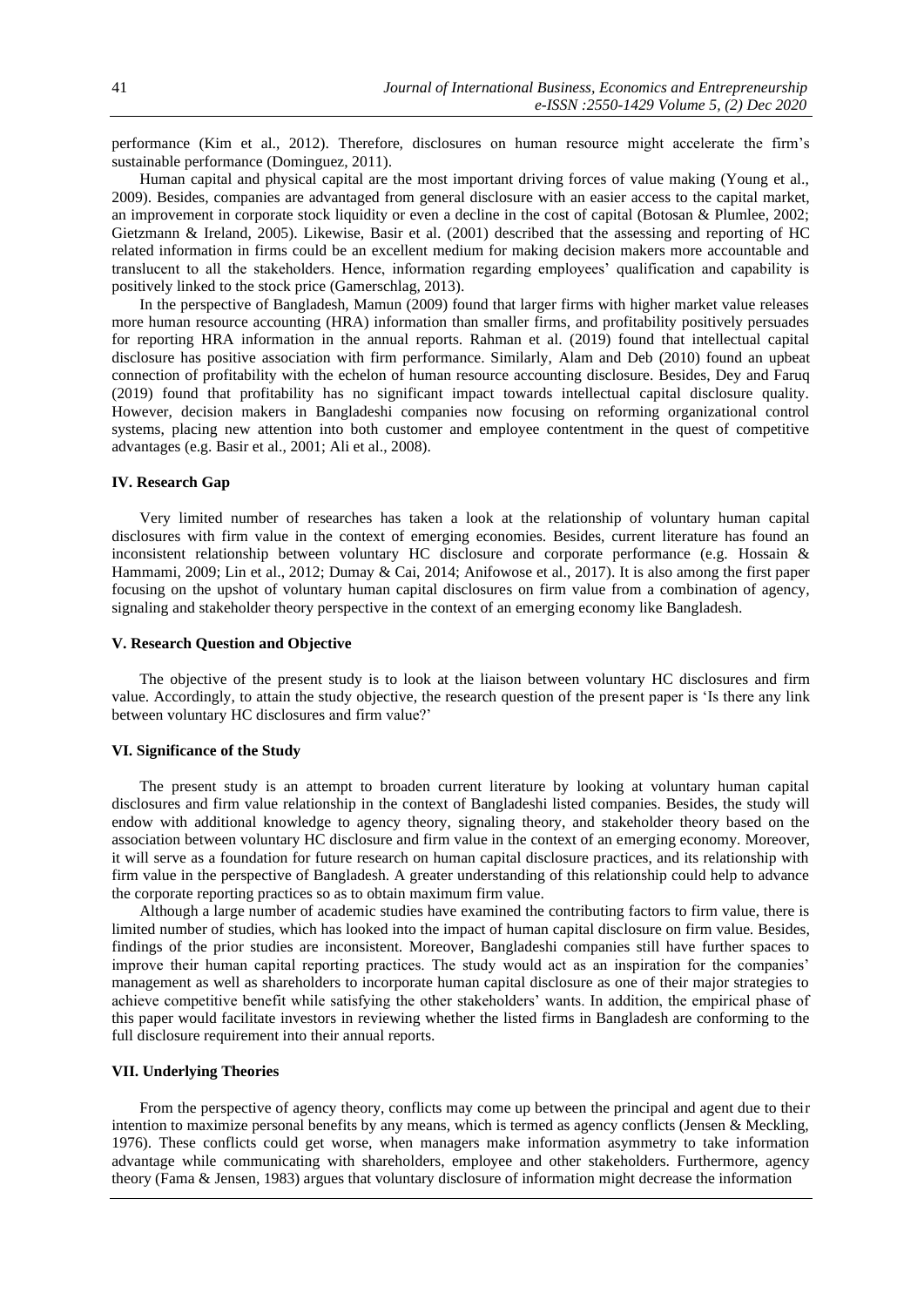asymmetry between management and other contracting parties. Accordingly, voluntary disclosure increases information transparency, and hence, could reduce driving force for managerial opportunistic deeds (Li et al., 2008).

Human resources are crucial for long-term achievement of an institution, besides, stakeholders such as investors, creditors, workforce, employee envoys, regulatory bodies, along with non-governmental institutions have need of human resource related news (Yi & Davey, 2010). However, stakeholder theory gives explanations about the dealings of an organization in relation to the needs of a variety of stakeholders from a business (Yi et al., 2011). Moreover, firms form common understanding concerning the employer and employees by means of disclosing more human capital associated information to raise employees' commitment and efforts with the intention that institutions might accomplish enhanced operational effectiveness together with monetary upshot (Meyer et al., 2004).

Investors as well as other stakeholders could reassess the present status and future prospects of an organization on the basis of news communicated through signal (Whiting & Miller, 2008). However, signaling theory explains how to deal with issues about to happen as of information unevenness within societal surroundings (Yi et al., 2011). Moreover, HC disclosures might function like a signal which transfers important information towards investors and have an effect on marketplace performance; besides, HC disclosures as well convey significant information to workforce that enhance the operating as well as economic performance of a firm (Lin et al., 2012).

However, usage of a single theory may not enough for all time to completely elucidate complex issues (Chen & Roberts, 2010) along with agree to widespread research (Leventis & Weetman, 2004; An et al., 2011). Besides, a combination of theories could afford more in-depth together with complete explanation (Bhuyan, 2018). In this paper, we have utilized a combination of agency, signaling and stakeholder theory to sketch our conceptual proposition.

## **VIII. Proposition Development**

Voluntary human capital disclosure supplies human capital associated information to stakeholders, and thus, could reduce the information asymmetry among employees, management, investors and other stakeholders. Accordingly, human capital disclosure has positive effect on organizational performance (Lin et al., 2012). Besides, human capital disclosure eases the communication with stakeholders (Abeysekera & Guthrie, 2004). Furthermore, intellectual capital disclosure of a company affects the market value (Curado et al., 2011). Information disclosure on intellectual resources, for instance human resource capital has positive association with company performance (Lev, 2001; Chen et al., 2005) as well as company stock prices (Dumay & Cai, 2014). Moreover, voluntary HC disclosure might increase the quality of disseminated information with annual reports. The quality of information is more valuable to investors than the quantity of information; hence, it has a good influence on firm performance (Zhang & Li, 2005; Beretta & Bozzolan, 2008). Therefore, human resource disclosure is positively associated with company reputation and image (Dominguez, 2011). However, human capital disclosures would be beneficial if the organization and its stakeholders are competent to make sense of the HC disclosures together with relate them into daily operational activities as well as decision making procedure (Giuliani, 2016). In summary, firm performance is immensely associated to the eagerness of disclosing more voluntary information (Hamrouni et al., 2015).

Moreover, on the basis of agency theory human capital disclosure could reduce the agency conflicts through dropping information asymmetry, which in turn might induce firm value. Similarly, consistent with agency theory, information asymmetry could be mollified by the excellence of corporate reporting and disclosure (Ascioglu et al., 2012; Boubaker et al., 2015). Signaling theory as well argues that human capital disclosure could provide signal to the employees regarding the benefits and managerial initiatives for the employees, which in turn, might stimulate the employee performance as well as firm performance. Furthermore, voluntary human capital disclosure could create a positive impression on stakeholders' mind as it enhances the transparency of the firm, besides; more disclosure might make an annual report more trustworthy to its stakeholders. Thus, on the basis of agency theory, signaling theory, stakeholder theory and above discussion, our proposition is that voluntary human capital disclosure has positive association with firm value.

#### **IX. Conclusion**

The salient intention of the present study is to motivate voluntary human capital disclosure practices in the listed firms of Bangladesh, as well as finding out the consequence of voluntary human capital disclosure towards firm value. Accordingly, the empirical phase of our research proposition could facilitate to generalize the upshot of HC disclosures on firm value in the context of listed companies in Bangladesh. Moreover, since the proposition of the paper corresponds to the potential association of voluntary HC disclosure with firm value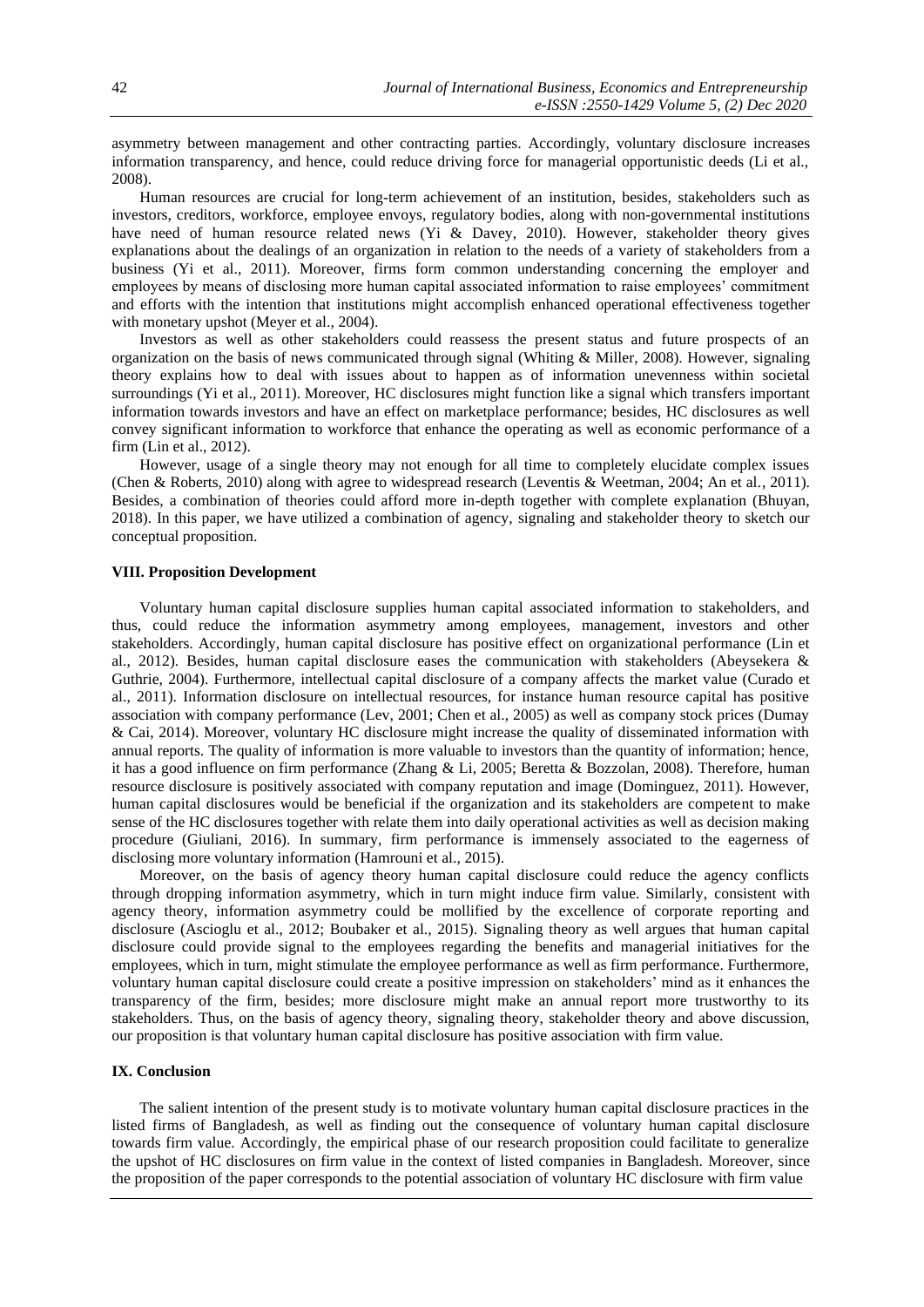its empirical extension would make use of a correlation study. It is also hoped that the empirical phase of the present paper would make available further knowledge to investors, managers, and other stakeholders to enhance voluntary human capital disclosure in their corporate reporting practices to upgrade firm value. Hence, it is expected that the conceptual background and proposition of the paper will be extended towards an empirical phase.

# **References**

- Abeysekera, I. (2007). Intellectual capital reporting between a developing and developed nation. *Journal of Intellectual Capital,* 8(2), 329-345.
- Abeysekera, I., & Guthrie, J. (2004). Human capital reporting in a developing nation. *The British Accounting Review,* 36(3), 251-268.
- Alam, I., & Deb, S. K. (2010). Human resource accounting disclosure (HRAD) in Bangladesh: multifactor regression analysis - a decisive tool of quality assessment. *The Cost and Management,* 38(3), 9-13.
- Ali, M. M., Khan, M. H. U. Z., & Fatima, J. K. (2008). Intellectual capital reporting practices: evidence from Bangladesh. *Dhaka University Journal of Business Studies,* 29(1), 23-45.
- An, Y., Davey, H., & Eggleton, I. R. C. (2011). Towards a comprehensive theoretical framework for voluntary IC disclosure. *Journal of Intellectual Capital,* 12(4), 571-585.
- Anifowose, M., Rashid, H. M. Ab., & Annuar, H. A. B. (2017). Determinant of human capital disclosure in the post IFRS regime: an examination of listed firms in Nigeria. *Malaysian Accounting Review (MAR),*  16(2), 1-20.
- Ascioglu, A., Hegde, S. P., Krishnan, G. V., & McDermott, J. B. (2012). Earnings management and market liquidity. *Review of Quantitative Finance and Accounting,* 38(2), 257-274.
- Basir, M. H., Mehadi, H., & Khan, M. H. (2001). Are there any practice to account human resources investment: a study from selected Bangladeshi firms. *Journal of Business Studies,* 20(2), 123‐135.
- Bayoud, N. S., Kavanagh, M., & Slaughter, G. (2012). Corporate social responsibility disclosure and employee commitment: evidence from Libya. *International Journal of Economics and Finance,* 4(5), 37-50.
- Beattie, V., & Smith, S. J. (2010). Human capital, value creation and disclosure. *Journal of Human Resource Costing & Accounting,* 14(4), 262-285.
- Beretta, S., & Bozzolan, S. (2008). Quality versus quantity: the case of forward-looking disclosure. *Journal of Accounting, Auditing & Finance,* 23(3), 333-376.
- Bhuyan, M. S. S. (2018). Determinants and Effects of Voluntary Disclosure with a focus on Corporate Governance and Firm Performance: Evidence from Bangladesh, Doctor of Philosophy Thesis, School of Accounting, Economics and Finance, University of Wollongong, available at: https://ro.uow.edu.au/theses1/369/
- Boesso, G., & Kumar, K. (2007). Drivers of corporate voluntary disclosure: a framework and empirical evidence from Italy and the United States. *Accounting, Auditing & Accountability Journal,* 20(2), 269- 296.
- Botosan, C. A., & Plumlee, M. A. (2002). A re-examination of disclosure level and the expected cost of equity capital. *Journal of Accounting Research,* 40(1), 21-40.
- Boubaker, S., Hamrouni, A., & Liang, Q. B. (2015). Corporate governance, voluntary disclosure, and firm information environment. *Journal of Applied Business Research,* 31(1), 89-102.
- Chen, J. C., & Roberts, R. W. (2010). Toward a more coherent understanding of the organization-society relationship: a theoretical consideration for social and environmental accounting research. *Journal of Business Ethics,* 97(4), 651-665.
- Chen, M. C., Cheng, S. J., & Hwang, Y. (2005). An empirical investigation of the relationship between intellectual capital and firms' market value and financial performance. *Journal of Intellectual Capital,*  6(2), 159-176.
- Chowdhury, L. A. M., Rana, T., & Azim, M. I. (2019). Intellectual capital efficiency and organisational performance in the context of the pharmaceutical industry in Bangladesh*. Journal of Intellectual Capital,* 20(6), 784-806.
- Claver-Cortés, E., Zaragoza-Sáez, P. C., Molina-Manchón, H., & Úbeda-García, M. (2015). Intellectual capital in family firms: human capital identification and measurement. *Journal of Intellectual Capital,* 16(1), 199-223.
- Curado, C., Henriques, L., & Bontis, N. (2011). Intellectual capital disclosure payback. *Management Decision,*  49(7), 1080-1098.
- Dey, P. K., & Faruq, M. O. (2019). Determinants of intellectual capital disclosure: an investigation on DS30 firms in Bangladesh. *Asian Journal of Accounting Perspectives,* 12(2), 27-48.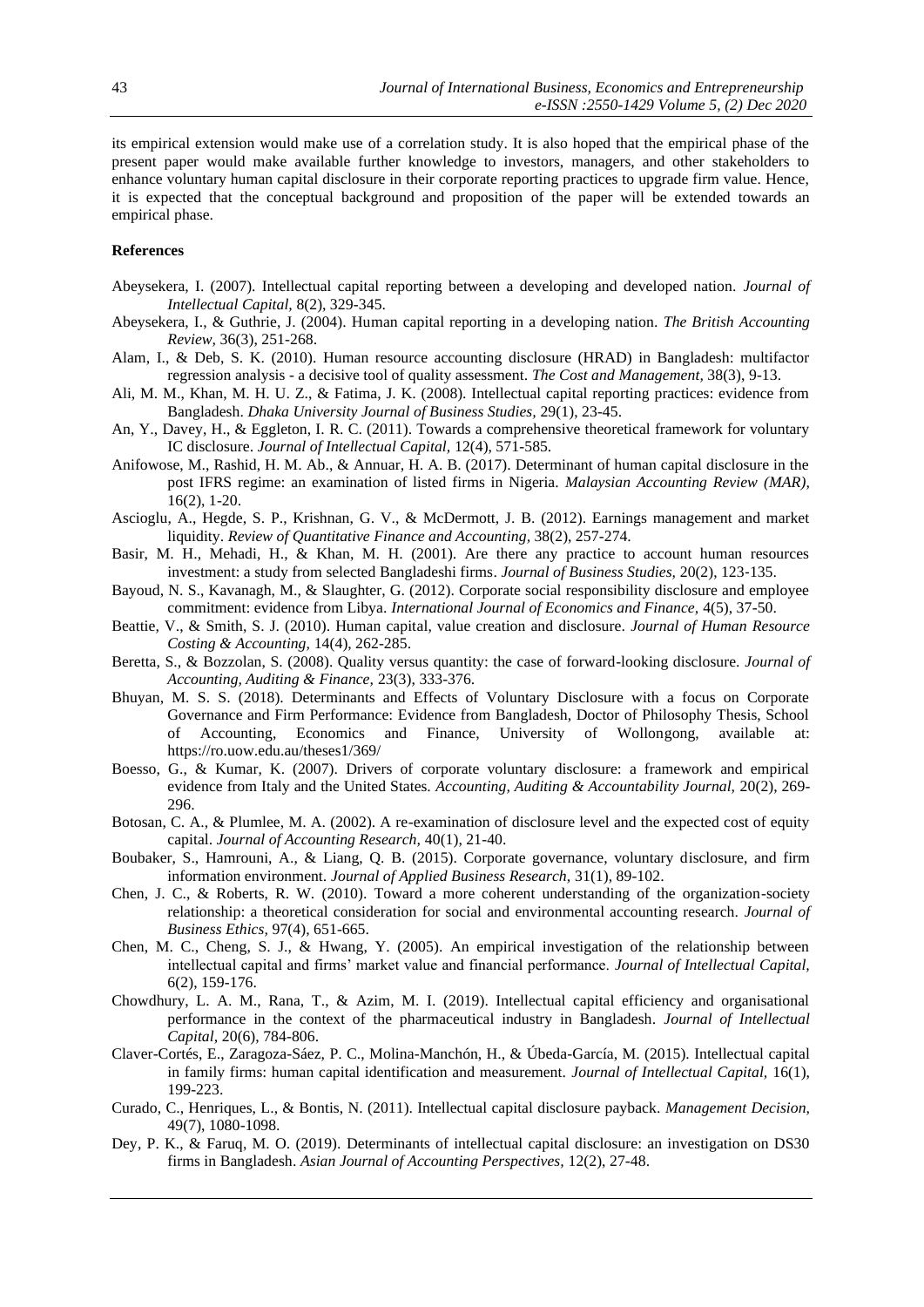- Dhaka Tribune (2020). As Bangladesh stock market goes down, bourses in emerging Asia go up. Retrieved May 15, 2020, from Dhaka Tribune Website: [https://www.dhakatribune.com/business/stock/2020/01/02/as-bangladesh-stock-market-goes-down](https://www.dhakatribune.com/business/stock/2020/01/02/as-bangladesh-stock-market-goes-down-bourses-in-emerging-asia-go-up)[bourses-in-emerging-asia-go-up](https://www.dhakatribune.com/business/stock/2020/01/02/as-bangladesh-stock-market-goes-down-bourses-in-emerging-asia-go-up)
- Dominguez, A. A. (2011). The impact of human resource disclosure on corporate image. *Journal of Human Resource Costing & Accounting,* 15(4), 279-298.
- Dumay, J., & Cai, L. (2014). A review and critique of content analysis as a methodology for inquiring into IC disclosure. *Journal of Intellectual Capital,* 15(2), 264-290.
- Fama, E. F., & Jensen, M. C. (1983). Agency problems and residual claims. *Journal of Law and Economics,*  26(2), 327-349.
- Fontana, F. B., & Macagnan, C. B. (2013). Factors explaining the level of voluntary human capital disclosure in the Brazilian capital market. *Intangible Capital,* 9(1), 305-321.
- Gamerschlag, R. (2013). Value relevance of human capital information. *Journal of Intellectual Capital,* 14(2), 325-345.
- Gietzmann, M., & Ireland, J. (2005). Cost of capital, strategic disclosures and accounting choice. *Journal of Business Finance & Accounting,* 32(3/4), 599-634.
- Giuliani, M. (2016). Sensemaking, sensegiving and sensebreaking: the case of intellectual capital measurements. *Journal of Intellectual Capital,* 17(2), 218-237.
- Gul, F. A., & Leung, S. (2004). Board leadership, outside directors' expertise and voluntary corporate disclosures. *Journal of Accounting and Public Policy,* 23(5), 351-379.
- Hamrouni, A., Miloudi, A., & Benkraiem, R. (2015). Signaling firm performance through corporate voluntary disclosure. *Journal of Applied Business Research,* 31(2), 609-620.
- Hansson, B. (2004). Human capital and stock returns: is the value premium an approximation for return on human capital? *Journal of Business Finance & Accounting,* 31(3-4), 333-358.
- Hatch, N. W., & Dyer, J. H. (2004). Human capital and learning as a source of sustainable competitive advantage. *Strategic Management Journal,* 25(12), 1155-1178.
- Hossain, M., & Hammami, H. (2009). Voluntary disclosures in the annual reports of an emerging country: the case of Qatar. *Advances in Accounting,* 25(2), 255-265.
- Hossen, M. N. (2019). Challenges to banking sector of BD. Retrieved May 15, 2020, from Website: <https://www.observerbd.com/details.php?id=195260>
- Jalil, S. A., & Kamaruddin, M. N. (2018). Examining the relationship between human development index and socio-economic variables: a panel data analysis. *Journal of International Business, Economics and Entrepreneurship,* 3(2), 37-44.
- Jensen, M. C., & Meckling, W. H. (1976). Theory of the firm: managerial behavior, agency costs and ownership structure. *Journal of Financial Economics,* 3(4), 305-360.
- Kalkan, A., Bozkurt, Ö. Ç., & Arman, M. (2014). The impacts of intellectual capital, innovation and organizational strategy on firm performance. *Procedia-Social and Behavioral Sciences,* 150, 700-707.
- Kim, T., Kim, W. G., Park, S. S., Lee, G., & Jee, B. (2012). Intellectual capital and business performance: what structural relationships do they have in upper-upscale hotels? *International Journal of Tourism Research,* 14(4), 391-408.
- Lev, B. (2001). Intangibles: management, measurement, and reporting. Brookings Institution Press, Washington DC, 113-122.
- Leventis, S., & Weetman, P. (2004). Voluntary disclosures in an emerging capital market: some evidence from the Athens stock exchange. *Advances in International Accounting,* 17(17), 227-250.
- Li, J., Pike, R., & Haniffa, R. (2008). Intellectual capital disclosure and corporate governance structure in UK firms. *Accounting and Business Research,* 38(2), 137-159.
- Lin, L. S., Huang, I. C., Du, P. L., & Lin, T. F. (2012). Human capital disclosure and organizational performance: the moderating effects of knowledge intensity and organizational size. *Management Decision,* 50(10), 1790-1799.
- Maditinos, D., Chatzoudes, D., Tsairidis, C., & Theriou, G. (2011). The impact of intellectual capital on companies' market value and financial performance. *Journal of Intellectual Capital,* 12(1), 132-151.
- Mamun, S. A. A. (2009). Human resource accounting (HRA) disclosure of Bangladeshi companies and its association with corporate characteristics. *BRAC University Journal,* 6(1), 35-43.
- Massingham, P. R., Nguyen, C., & Massingham, R. (2011). Using 360 degree peer review to validate selfreporting in human capital measurement. *Journal of Intellectual Capital,* 12(1), 43-74.
- Mavridis, D. G., & Kyrmizoglou, P. (2005). Intellectual capital performance drivers in the Greek banking sector. *Management Research News,* 28(5), 43-62.
- Meyer, J. P., Becker, T. E., & Vandenberghe, C. (2004). Employee commitment and motivation: a conceptual analysis and integrative model. *Journal of Applied Psychology,* 89(6), 991-1007.